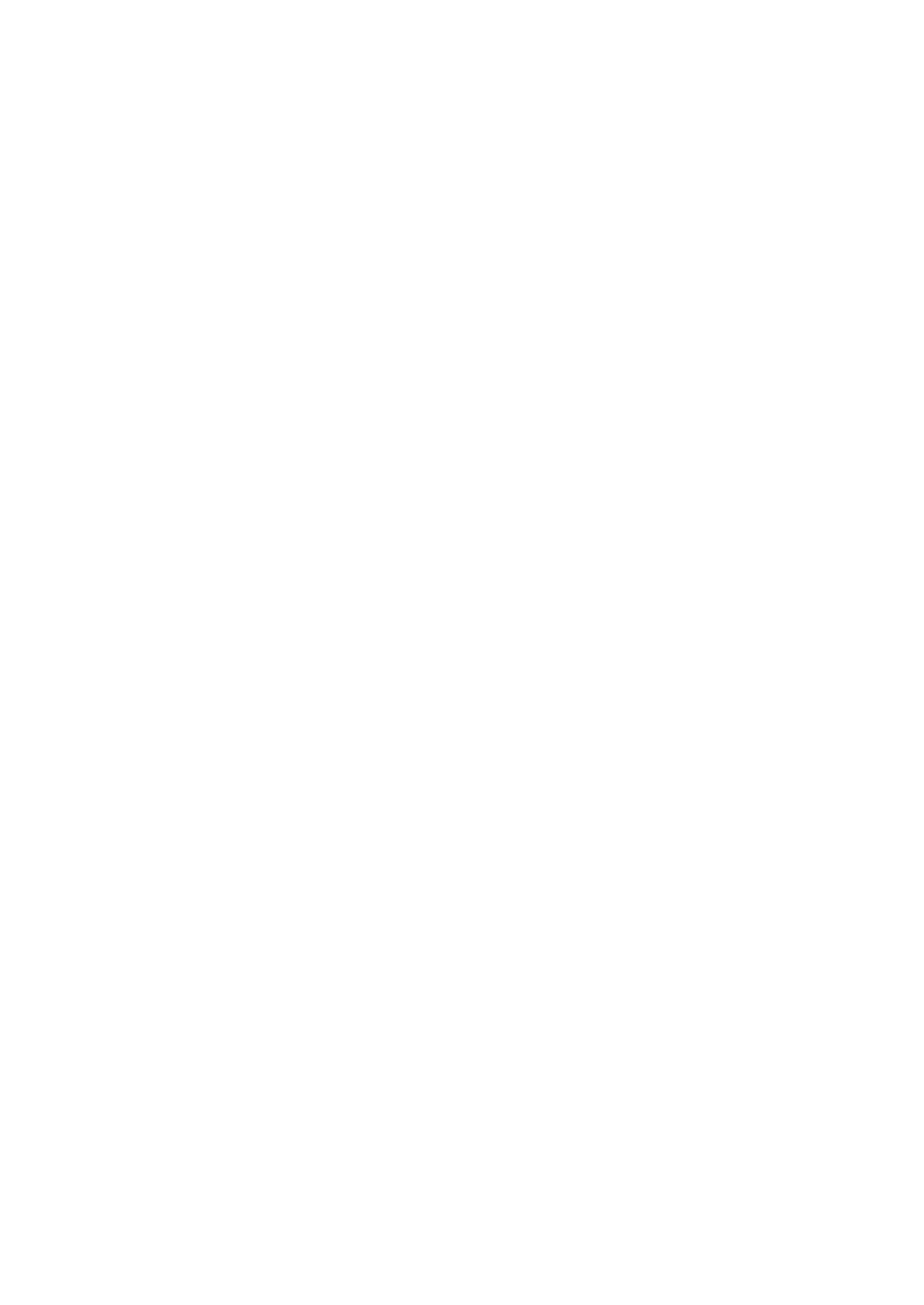# **FOOD SAFETY**

### **How we calculate your Food Hygiene Rating:**

The food safety section has been divided into the three areas which you are scored against for the hygiene rating: 1. food hygiene and safety procedures, 2. structural requirements and 3. confidence in management/control procedures. Each section begins with a summary of what was observed and the score you have been given. Details of how these scores combine to produce your overall food hygiene rating are shown in the table.

| <b>Compliance Area</b>                     |                         |                  |           | <b>You Score</b> |                |    |           |    |                |  |  |
|--------------------------------------------|-------------------------|------------------|-----------|------------------|----------------|----|-----------|----|----------------|--|--|
| Food Hygiene and Safety                    |                         |                  |           | 0                | 5              | 10 | 15        | 20 | 25             |  |  |
| <b>Structure and Cleaning</b>              |                         |                  | 0         | 5                | 10             | 15 | 20        | 25 |                |  |  |
| Confidence in management & control systems |                         |                  | $\Omega$  | 5                | 10             | 15 | 20        | 30 |                |  |  |
|                                            |                         |                  |           |                  |                |    |           |    |                |  |  |
| <b>Your Total score</b>                    | $0 - 15$                | 20               | $25 - 30$ |                  | $35 - 40$      |    | $45 - 50$ |    | > 50           |  |  |
| <b>Your Worst score</b>                    | $\overline{\mathbf{5}}$ | 10 <sup>10</sup> | 10        |                  | 15             |    | 20        |    | $\blacksquare$ |  |  |
|                                            |                         |                  |           |                  |                |    |           |    |                |  |  |
| <b>Your Rating is</b>                      | 5                       | 4                | 3         |                  | $\overline{2}$ |    |           |    | $\overline{0}$ |  |  |

Your Food Hygiene Rating is 5 - a very good standard



# **1. Food Hygiene and Safety**

Food hygiene standards are high. You demonstrated a very good standard of compliance with legal requirements. You have safe food handling practices and procedures and all the necessary control measures to prevent cross-contamination are in place. Some minor contraventions require your attention. **(Score 5)**

## Contamination risks

**Observation** I was pleased to see you were able to demonstrate effective controls to prevent cross-contamination.

#### Hand-washing

**Contravention** The following indicated that hand-washing was not suitably managed:

- equipment was seen draining in the wash hand basin
- cleaning cloth in the dedicated wash hand basin

# Temperature Control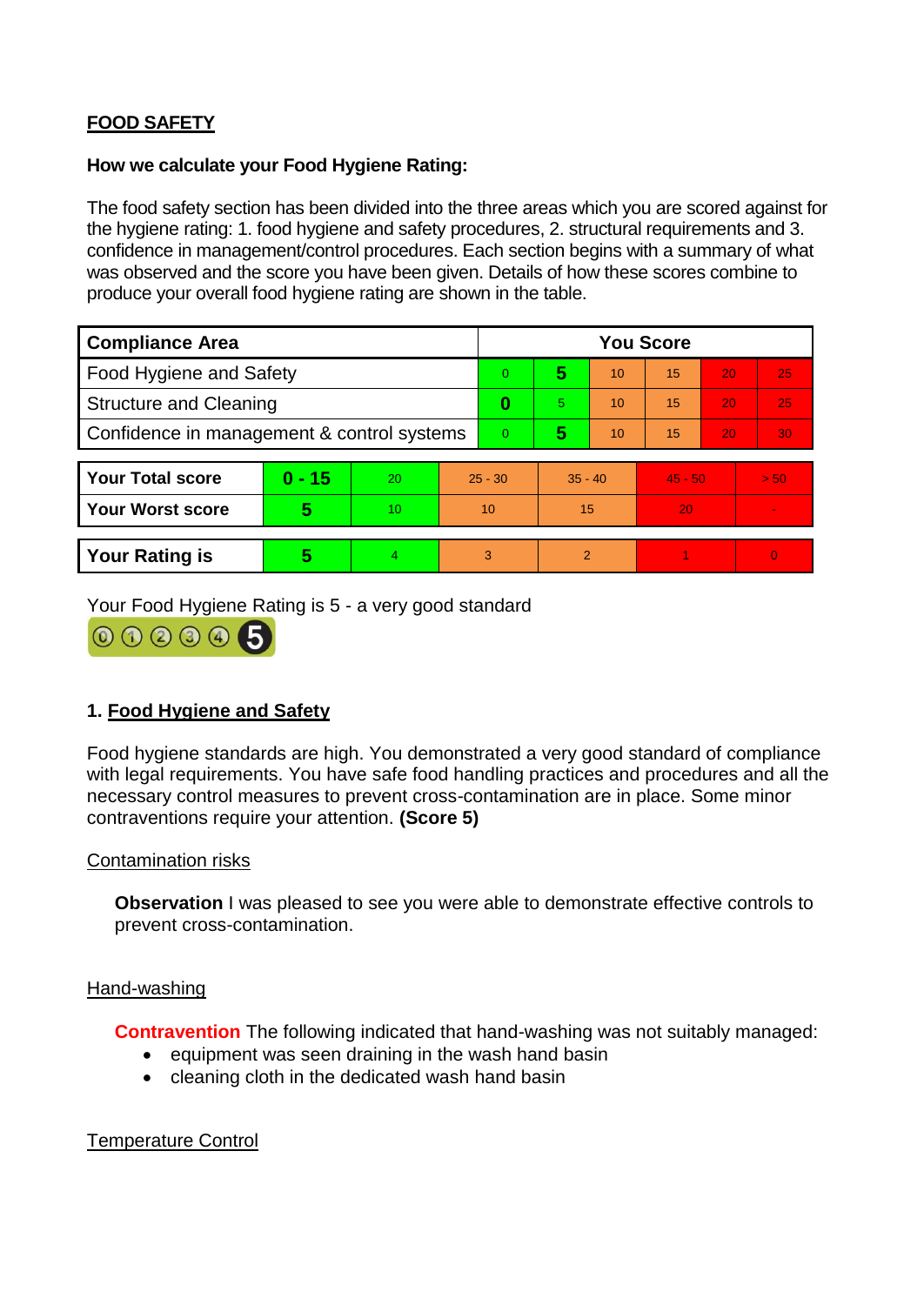**Observation** I was pleased to see you were able to limit bacterial growth and/or survival by applying appropriate temperature controls at points critical to food safety and that you were monitoring temperatures.

# **2. Structure and Cleaning**

The structure facilities and standard of cleaning and maintenance are all excellent and you demonstrated full compliance with the law. There is evidence of effective pest control and procedures are in place to rectify any problems as they arise. There is good provision for waste disposal. **(Score 0)**

### Cleaning of Structure

**Observation** The kitchen had been well maintained and the standard of cleaning was good.

### Cleaning of Equipment and Food Contact Surfaces

**Observation** You had dedicated equipment for the preparation of raw and ready-to-eat foods.

#### Cleaning Chemicals / Materials / Equipment and Methods

**Observation I** was pleased to see that the premises was kept clean and that your cleaning materials, methods and equipment were able to minimise the spread of harmful bacteria between surfaces.

## **3. Confidence in Management**

A food safety management system is in place and you demonstrate a very good standard of compliance with the law. Food hazards are understood properly controlled managed and reviewed. Your records are appropriate and generally maintained. Your staff are suitably supervised and trained. You have a good track record. There are some minor contraventions which require your attention. **(Score 5)**

#### Type of Food Safety Management System Required

**Observation** Your SFBB/food safety management system was in place and working well. I was confident you had effective control over hazards to food.

**Observation** You were monitoring (and recording) the temperatures of your fridges and freezers well as the temperature of cooked/hot-held food and could demonstrate effective systems for controlling bacterial growth and survival.

#### Proving Your Arrangements are Working Well